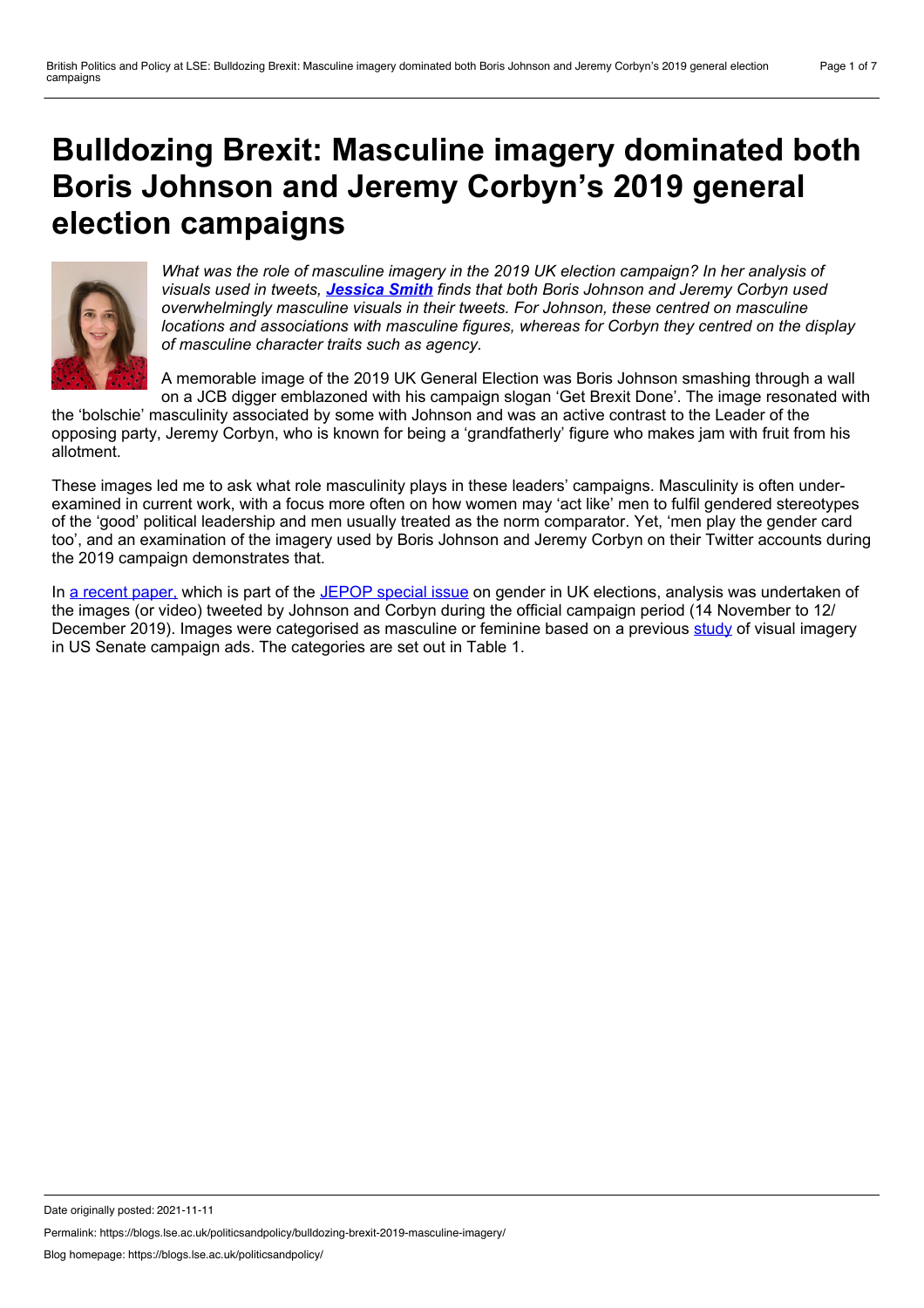| Imagery              | <b>Visual Characteristic</b>           | <b>Examples</b>                                                                                                                                                      |
|----------------------|----------------------------------------|----------------------------------------------------------------------------------------------------------------------------------------------------------------------|
| Feminine Visuals     | Family                                 | Presence of family, couples (husband and wife)                                                                                                                       |
|                      | Children                               | Presence of young children, or holding, touching, kissing<br>babies                                                                                                  |
|                      | Feminine Location                      | Schools, hospitals, homes, public parks, playgrounds,<br>grocery store                                                                                               |
|                      | Displays of<br>communality             | Communal displays with supporters by touching. Hugging.<br>Kissing, embracing                                                                                        |
|                      | Feminine appearance                    | Casual attire, skirt, no jacket sleeves rolled up                                                                                                                    |
|                      | Female supporters                      | Presence of female supporters                                                                                                                                        |
|                      | Feminine figures                       | Presence of teacher, nurse, caregiver, elderly person                                                                                                                |
| Masculine<br>Visuals | Male supporters                        | Presence of male supporters                                                                                                                                          |
|                      | Masculine location                     | Construction sites, manufacturing plants, skyscrapers,<br>sports arena, laboratory, office                                                                           |
|                      | Non-physical supporter<br>interactions | Giving supporters individual attention but not embracing<br>or touching the person                                                                                   |
|                      | Masculine appearance                   | Formal attire business suit, no rolled up sleeves, tie for the<br>men                                                                                                |
|                      | Displays of agency                     | Commanding a group of individuals, leading a meeting,<br>supporters tightly packed into an event space, a sea of<br>attendance at rallies.                           |
|                      | Masculine figures                      | Presence of military personnel, the business community,<br>construction workers/blue collar and first responders,<br>sports players/coach, scientist/lab coat worker |

#### Table 1: Visual coding instrument.

### **Dominance of Masculinity**

Figure 1 shows the proportion of tweets that included no gendered imagery, any masculine or feminine imagery, or a mixture of the two (only tweets which included an image or video were included).

Date originally posted: 2021-11-11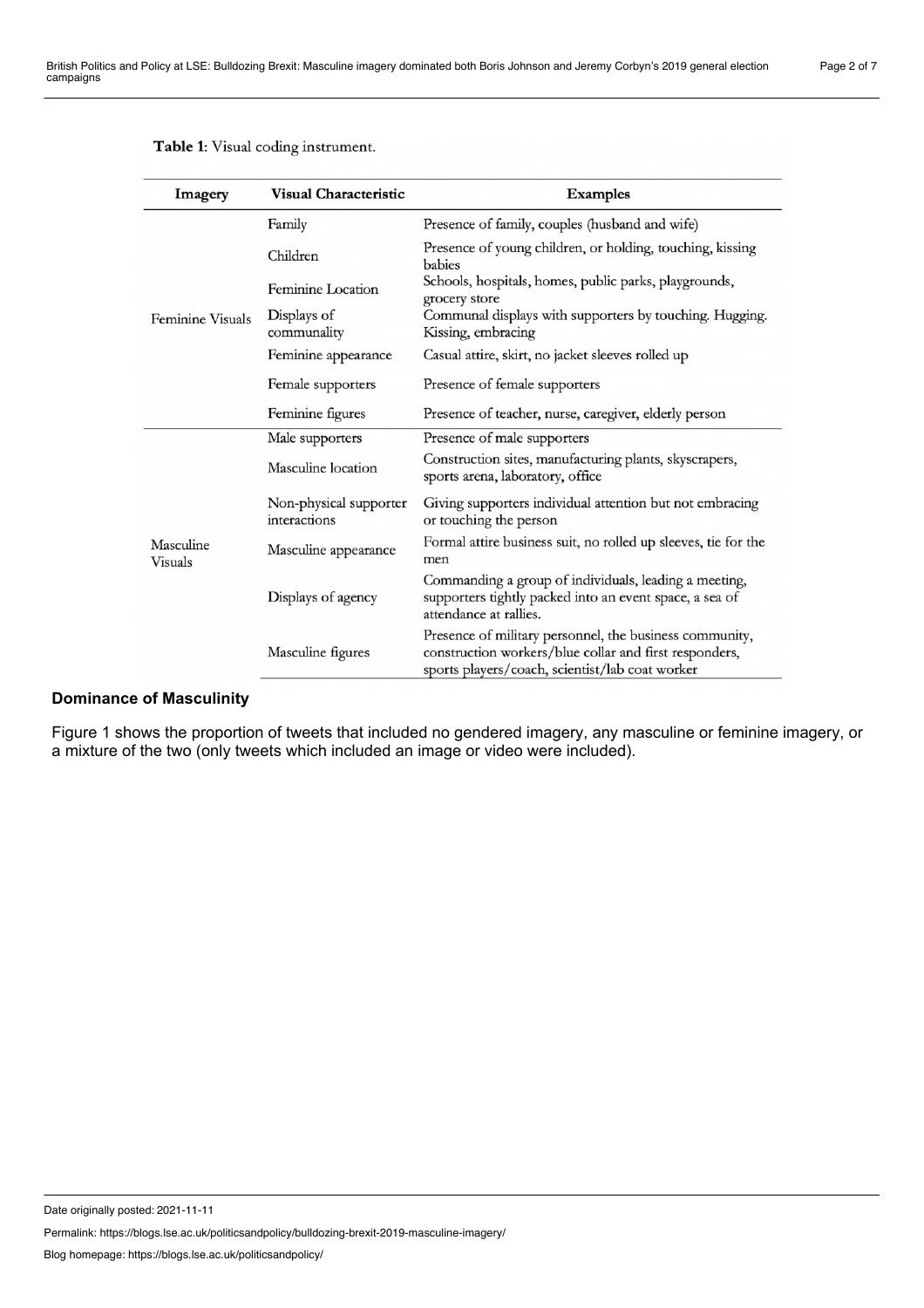

Figure 1: Proportion of Tweets containing masculine and feminine imagery.

Masculinity dominated in the images that the leaders used. In total, 81% of tweets included some form of gendered imagery, with 71.5% of tweets including masculine imagery and male visuals only being most common, at similar levels for Johnson and Corbyn (appearance excluded from this analysis as coding all appearance as masculine or feminine could be masking variation in gendered imagery). Feminine images were present in the tweets but at lower levels than masculine, and most commonly would appear in combination with masculine images. Counter to the 'new [man'](http://academic.oup.com/pa/article/71/1/196/3896133) trend in recent political representations of masculinity, few of these feminine visuals included either leaders' family. This can be seen in Figure 2 which measures the prevalence of the different types of masculine and feminine imagery. A measure of the range of imagery shown in each tweet was also created, and showed that Johnson displayed a significantly higher range of masculine images per tweet than Corbyn (see paper for more detail).

Date originally posted: 2021-11-11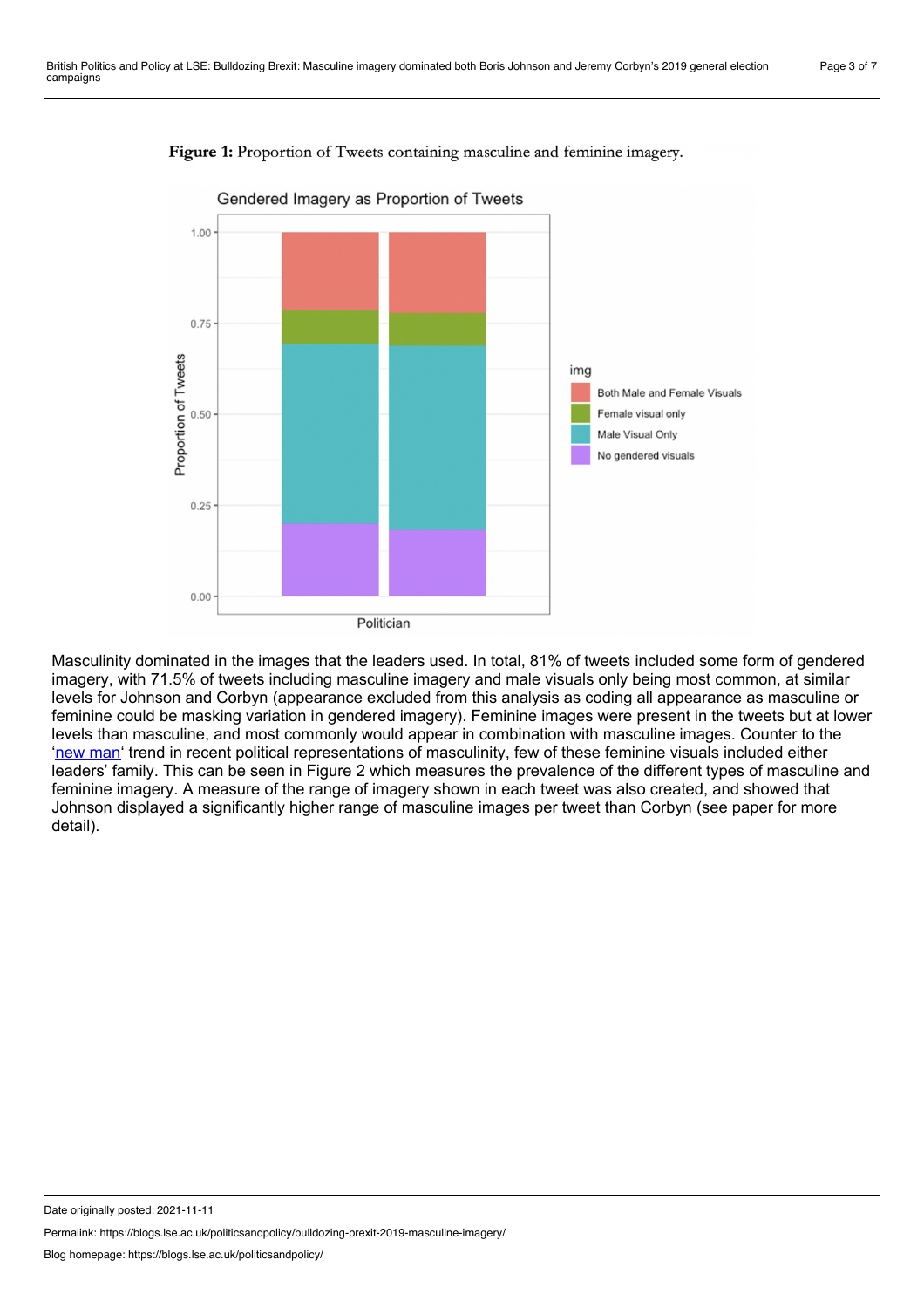



### **Types of Masculinity**

For Johnson, the high level, and range, of masculine imagery was driven by the characteristics of masculine locations and masculine figures. At least one of these characteristics appeared in 31% of his campaign tweets, and these characteristics appeared significantly more often for Johnson than for Corbyn. Johnson used masculine locations and figures to display traditional ideas of masculinity linked to strength and toughness. A common image was Johnson visiting building sites, factories, and warehouses associating him with traditionally working-class, manual and male spheres of work, and physical strength and toughness. Still images, such as those in Figure 3, of Johnson on these visits in his high visibility working gear were an explicit display of masculinity. Johnson's campaign aligned him with ideas of what I term 'hypermasculinity' – an exaggerated form of traditional masculinity. Given Johnson's elite background, these images can be seen as a more deliberate exaggeration and manipulation on his part. At times, this was an exaggerated and aggressive display, encapsulated by that iconic image of Johnson driving his digger through the wall.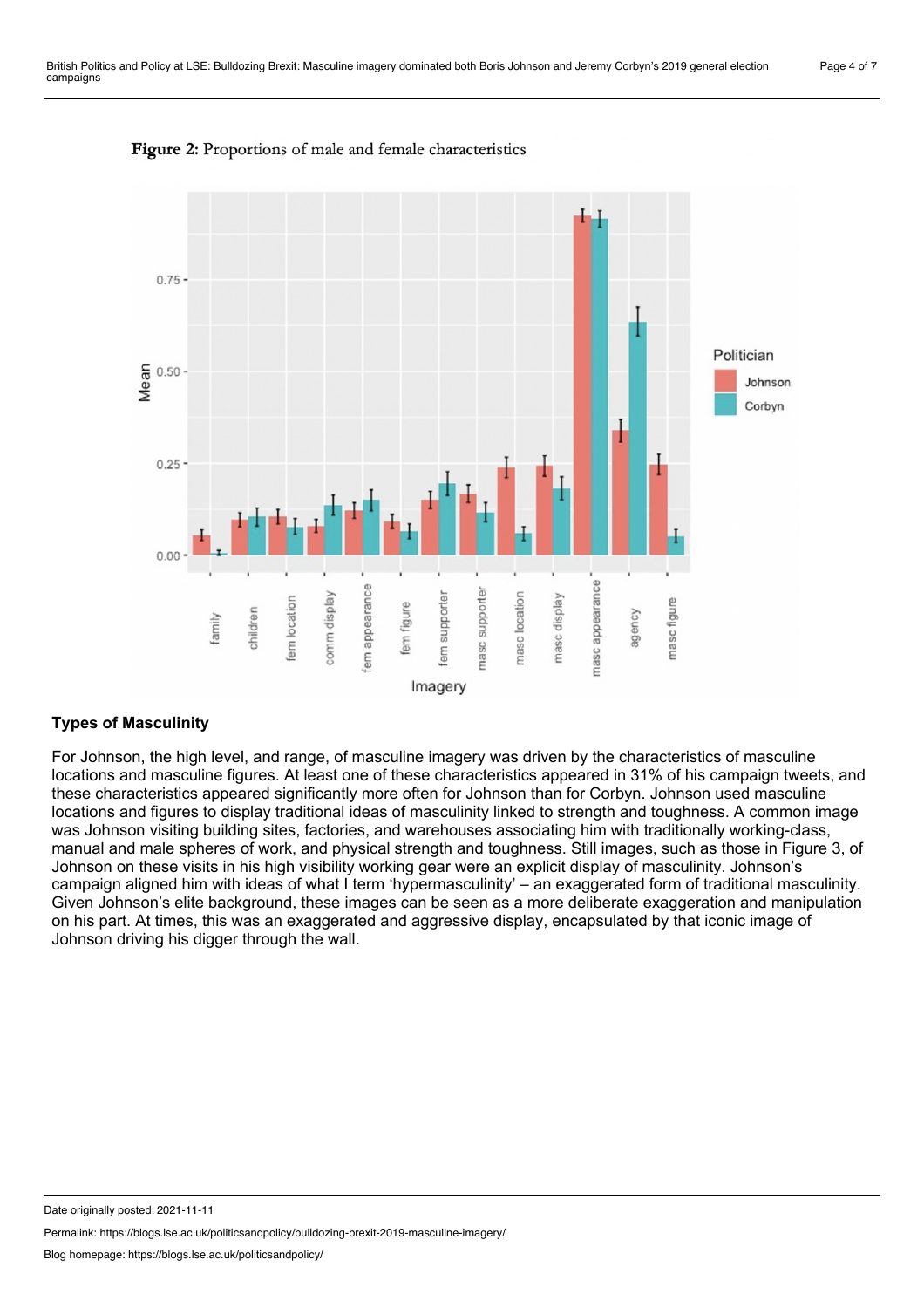

Jeremy Corbyn's campaign was dominated by masculinity too, with no greater use of femininity than Johnson's. This was most often seen in clear displays of agency with images of him addressing large crowds, such as Figure 4. Displays of agency appeared in 64% of Corbyn's tweets, compared to just under a quarter for Johnson, and this difference was significant. Whilst still a clear display of what is stereotypically thought masculine, it was based less on strength and toughness compared to Johnson. Corbyn also had more female supporters present in his visuals and significantly more often interacted communally with supporters. It is hard to separate out the context from these small-N elections. Jeremy Corbyn is known for these big rallies, 'Corbynmania' in 2015 won Corbyn – a relatively unknown to the public backbencher – the Labour leadership in 2015. However, Corbyn is also known for pushing a more 'caring' and 'compassionate' politics and yet, overall, masculine imagery still dominated his campaign.

Date originally posted: 2021-11-11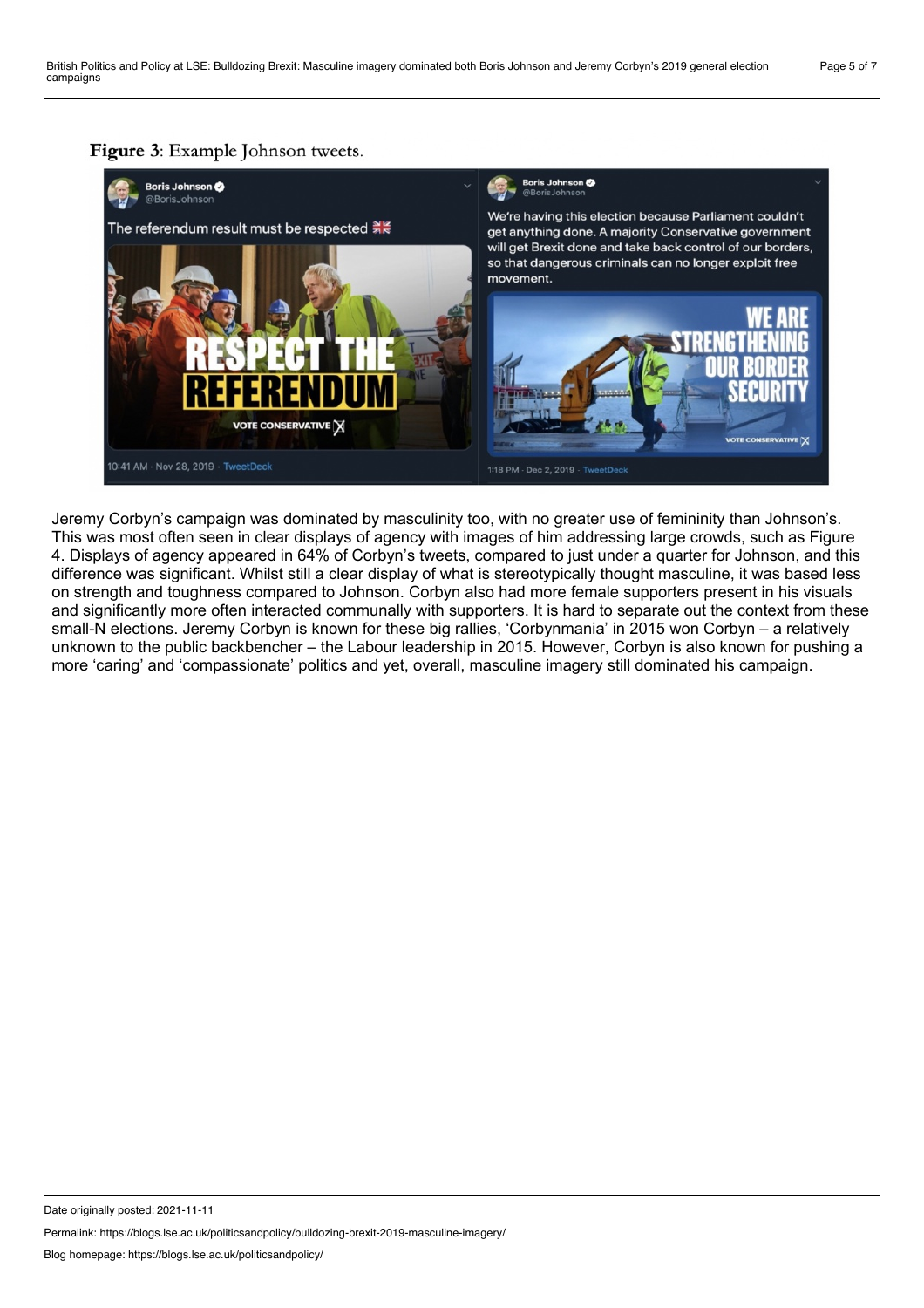## **Figure 4:** Example Corbyn tweet



Although increasingly aware that men 'play the gender card', too often political scientists treat masculinity or male candidates as the norm comparator when examining gender's role in campaigning. An analysis of the visual imagery tweeted by the two male leaders in the 2019 General Election made it clear the men were running as men. Masculine imagery dominated both leaders' campaign and both most frequently tweeted images including only male visuals. The lack of feminine imagery, especially any using leaders' family, goes against recent [trends](http://academic.oup.com/pa/article/71/1/196/3896133) in the UK of the 'new man' political leader, a more feminised masculinity often seen through hands-on fatherhood. Whether this lack of the domestic marks a movement away from the more feminised 'new man' model of leadership remains to be seen, but it suggests that traditional masculinity may still work well for men in politics despite previous movements away from this model. More work needs to be done to fully theorise and test the types of masculinity used in campaigning, the effects of these on different audiences, and the role of partisanship. But this initial study suggests that masculinity remains dominant.

### **About the Author**

**[Jessica](https://www.southampton.ac.uk/politics/about/staff/jcs1y19.page) C. Smith** is Lecturer in Politics at the University of Southampton.



Date originally posted: 2021-11-11

Permalink: https://blogs.lse.ac.uk/politicsandpolicy/bulldozing-brexit-2019-masculine-imagery/

Blog homepage: https://blogs.lse.ac.uk/politicsandpolicy/